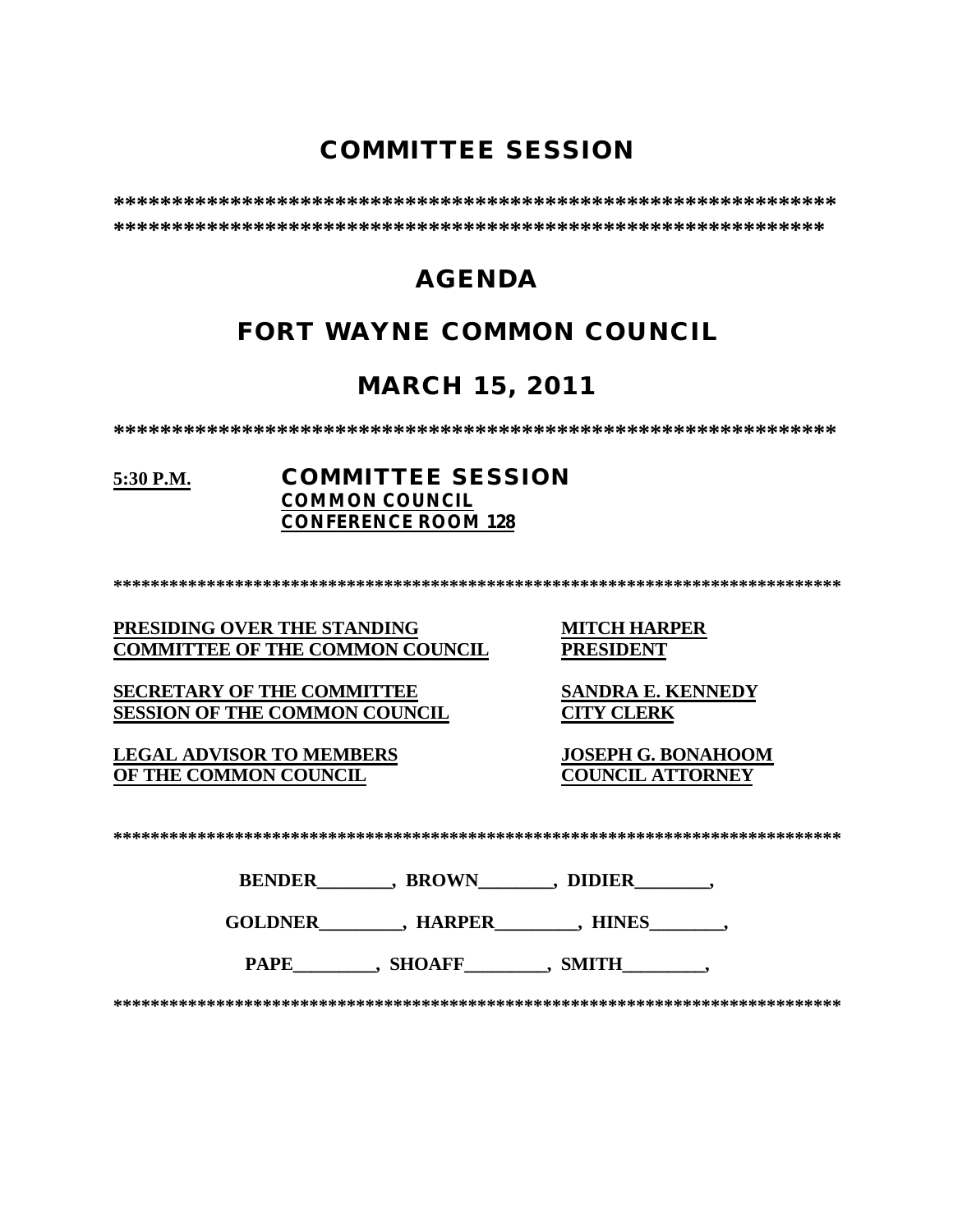**\*\*\*\*\*\*\*\*\*\*\*\*\*\*\*\*\*\*\*\*\*\*\*\*\*\*\*\*\*\*\*\*\*\*\*\*\*\*\*\*\*\*\*\*\*\*\*\*\*\*\*\*\*\*\*\*\*\*\*\*\*\*\*\*\*\*\*\*\*\*\*\*\*\*\*\*\*\***

# **ORDER OF THE AGENDA**

**\*\*\*\*\*\*\*\*\*\*\*\*\*\*\*\*\*\*\*\*\*\*\*\*\*\*\*\*\*\*\*\*\*\*\*\*\*\*\*\*\*\*\*\*\*\*\*\*\*\*\*\*\*\*\*\*\*\*\*\*\*\*\*\*\*\*\*\*\*\*\*\*\*\*\*\*\*\***

**1. ROLL CALL**

### **2. ADOPTION OF THE AGENDA**

#### **3. APPROVAL OF APPOINTMENTS TO "DOWNTOWN IMPROVEMENT DISTRICT"**

### **4. DISCUSSION OF PENDING ORDINANCES AND RESOLUTIONS – PAGES 3 AND 4**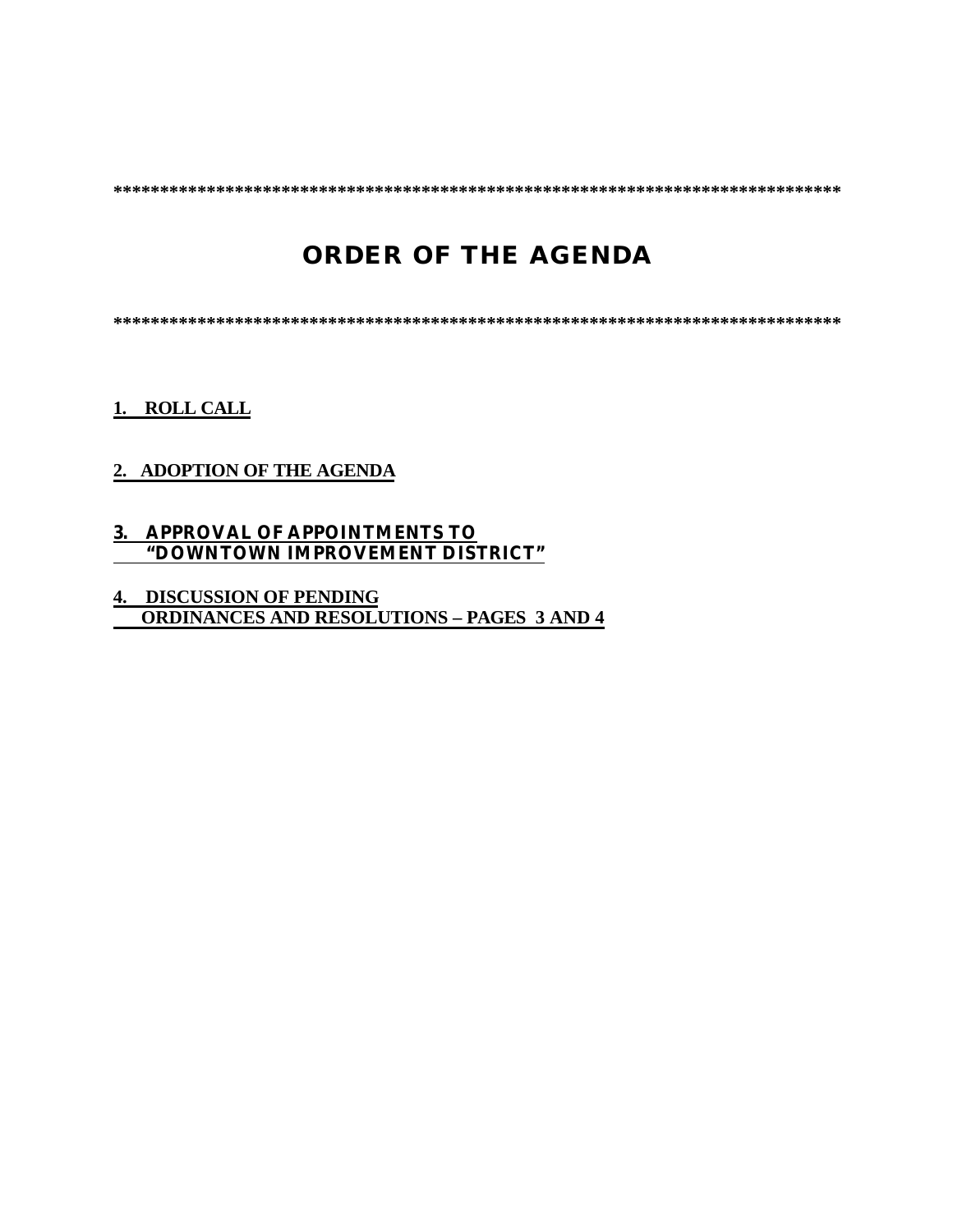## **ORDINANCES AND RESOLUTIONS UP FOR DISCUSSION**

**\*\*\*\*\*\*\*\*\*\*\*\*\*\*\*\*\*\*\*\*\*\*\*\*\*\*\*\*\*\*\*\*\*\*\*\*\*\*\*\*\*\*\*\*\*\*\*\*\*\*\*\*\*\*\*\*\*\*\*\*\*\***

## **CITY UTILITIES COMMITTEE**

*Glynn A. Hines - Chair Marty Bender – Co-Chair All Council Members*

#### **ACTION**

#### **S-11-03-03**

**AN ORDINANCE approving Professional Engineering Services Contract Combined Sewer Pump Station (CSPS) Improvements Amendment No. 2 – for final design – Res. #2282-2010, W.O. #75449 between Donohue and Associates and the City of Fort Wayne, Indiana, in connection with the Board of Public Works Total cost of \$824,249**

#### **S-11-03-04**

**AN ORDINANCE approving Professional Engineering Services Contract – St. Joseph/Beckett Run Equalization Facility Res. #2308-2010, W.O. #75589 between HNTB Corporation and the City of Fort Wayne, Indiana, Indiana, in connection with the Board of Public Works** 

**Total cost of \$319,000**

#### **S-11-03-07**

**AN ORDINANCE approving construction contract Filtration Plant 3 Flocculation Mechanical Improvements Phase II – Res. #2287-2010, W.O. #65919 between Mason Engineering and Construction Inc. and the City of Fort Wayne, Indiana, in connection with the Board of Public Works**

**Total cost of \$183,500**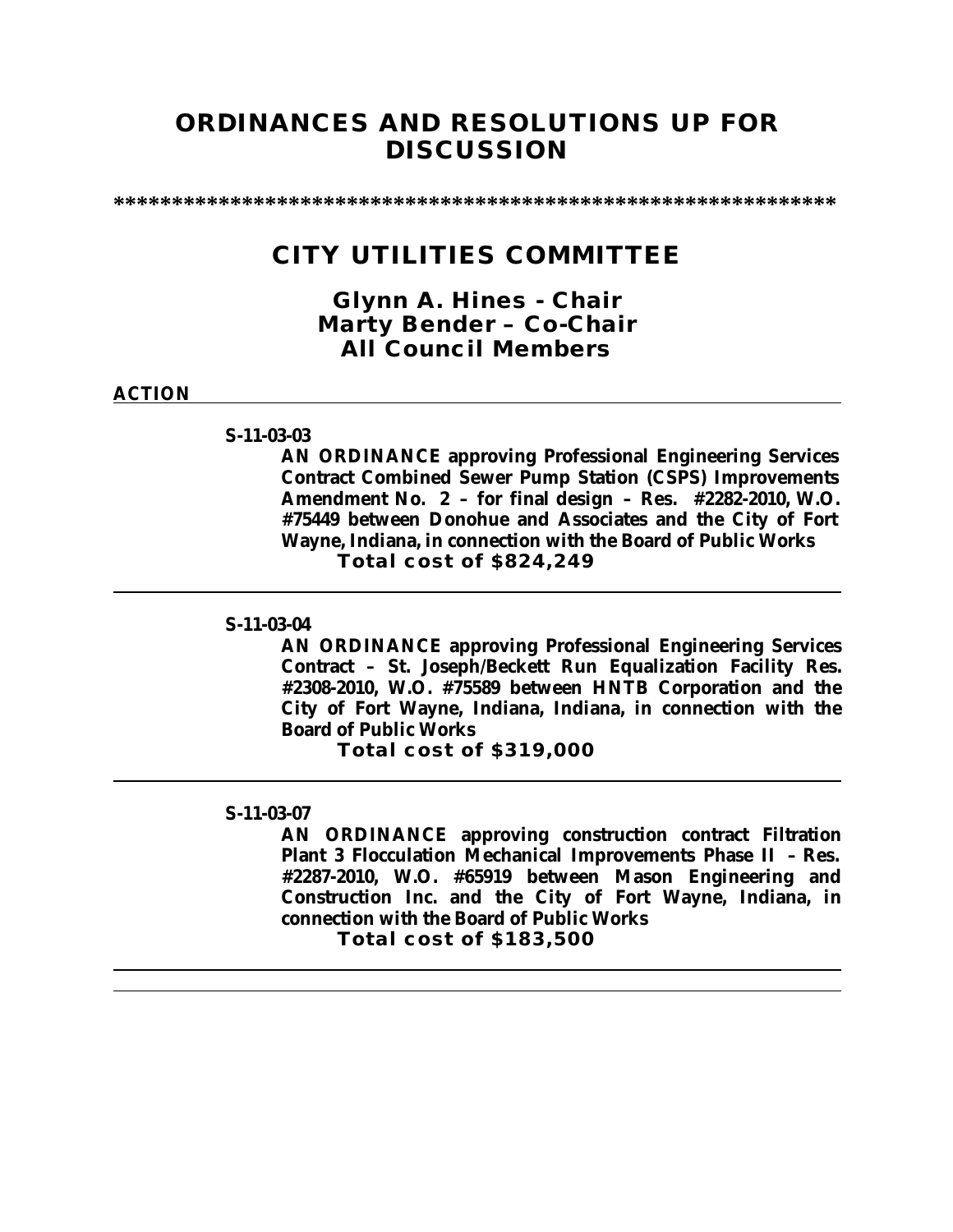**There are no Ordinances or Resolutions up for discussion In the following committees:**

# **FINANCE COMMITTEE**

**ACTION**

# **REGULATIONS COMMITTEE**

# **PUBLIC WORKS COMMITTEE**

**Prepared by the Office Sandra E. Kennedy Of the City Clerk City Clerk**